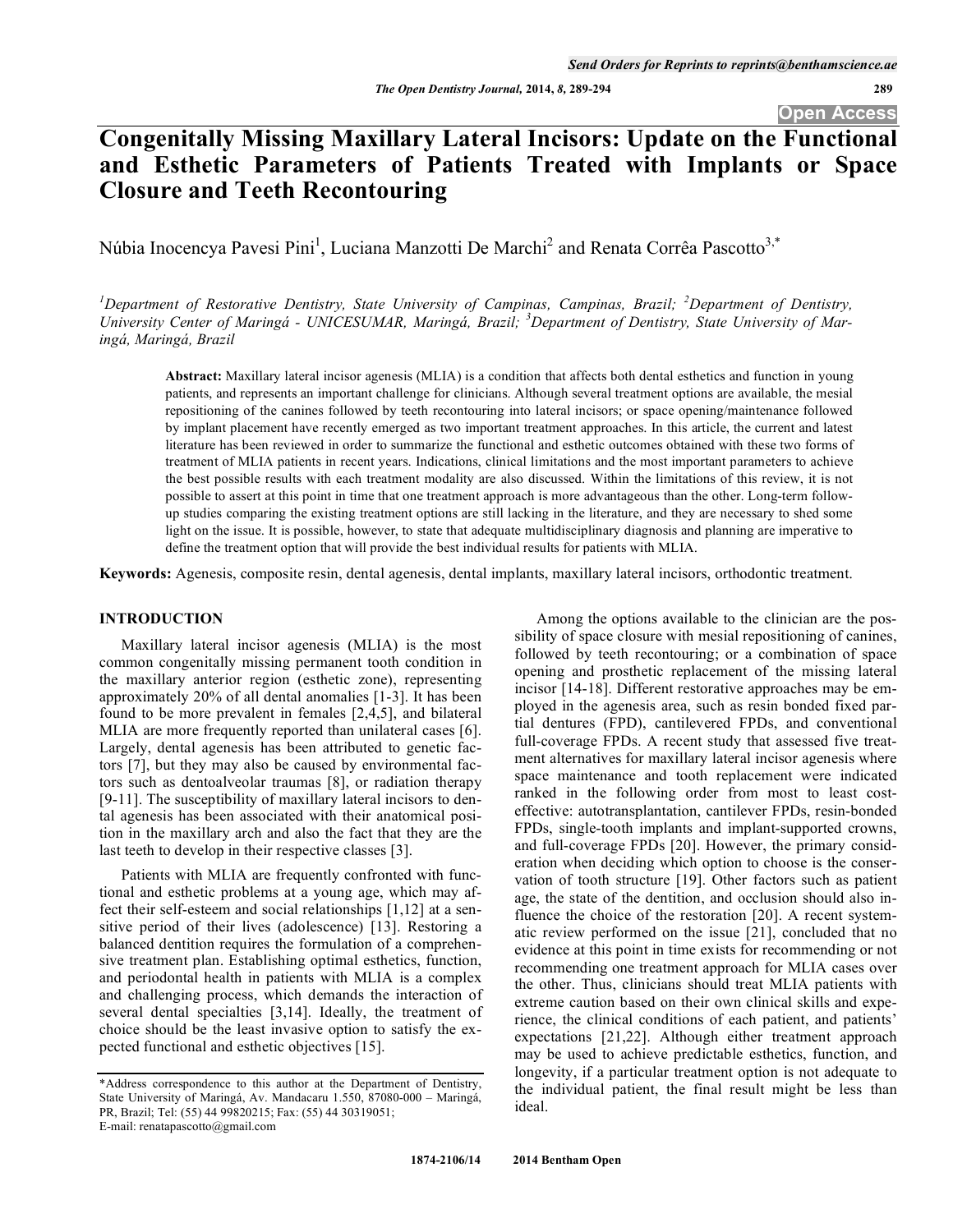The aim of this narrative review of the literature was to describe and discuss the functional and esthetic parameters of patients with MLIA treated either with implants or space closure and teeth recontouring, in order to guide clinicians in their decision making process for the best treatment option with predictable results.

#### **DEVELOPMENT**

A summary of the main parameters involved in the treatment of MLIA patients with space closure followed by teeth recontouring and space opening- maintenance and restoration with implants are displayed in Table **1**.

#### **Space Closure and Canine Recontouring**

The treatment of patients with MLIA with orthodontic space closure for the mesial repositioning of the canines and their posterior recontouring into lateral incisors is generally indicated for young patients with malocclusions Class I or II without severe crowding, a balanced or mild-convex profile, and canines of adequate size and shape to be transformed into lateral incisors without the excessive exposition of dentin during the reduction of the cusp and mesiodistal dimensions, and the flattening of the buccal face [14, 23]. In a recent clinical trial, the majority of patients with MLIA were reported as presenting malocclusion Class II, which is a predisposing factor for the mesial positioning of permanent maxillary canines [19]. In relation to the size of teeth, it has been described that in most MLIA cases, it is common for patients to present smaller teeth than patients without agenesis [24]. According to Fekonja (2013), the reduction in mesiodistal dimensions of teeth of agenesis patients may range from 5-15.5% in males and 3-15.5% in females [25]. All these characteristics favour the indication of the treatment with space closure and teeth recontouring.

Due to differences in size, shape and appearance between lateral incisors and canines, different procedures may be indicated to achieve best treatment results [16,26]. In relation to shape, lateral incisors are incisiform, with smaller, flatfaced teeth, when compared to the sharp, pointed, and coneshaped canines [27]. This difference should be partially compensated during orthodontic treatment by reducing canine eminence with increased palatal root torque, and the extrusion of the tooth together with its gingival margin [23,28]. In relation to size, the cusp and the mesial and distal dimensions of the canines should be reduced before beginning the orthodontic treatment [29]. Finally, canines are normally darker than lateral incisors, and bleaching procedures may be performed to mask differences in color before final teeth recontouring with composite resin [16,22,29,30].

From a functional standpoint, it has been believed for many years that the ideal treatment of MLIA cases would have to result in an Angle Class I molar relationship [31]. The lack of a canine-protected occlusion would also be a disadvantage in cases treated with space closure, which could eventually lead to the occurrence of cervical abfractive lesions in premolars [23,32-34]. Abfractions, as defined by Grippo (1991), are the result of stresses produced by biomechanical loading forces and exerted on the teeth. These forces may be static, as in swallowing and clenching, or cyclic, as in chewing. As a result of the stress caused by static and cyclic forces, both enamel and dentin may chip or break away. How this type of loss of tooth substance manifests depends on the magnitude, duration, direction, frequency, and location of the forces. Abfractive lesions are caused by flexure and ultimately material fatigue, which may affect susceptible teeth even at locations on the dental arch that are distant from the point of loading [35]. However, previous prospective clinical studies have demonstrated that the premolar can be considered a suitable replacement for the canine [1,31,36,37]. In agreement with Robertson & Mohlin (2000) [1], a recent clinical study, showed that no differences in occlusal function, prevalence of cervical abfraction, or signs of TMD symptoms were present in patients treated with space closure and recontouring of the canines [18]. Additionally, the same clinical study also reported that in the majority of cases treated with space closure, canine disclusion (by premolar) was present, and neither canine nor group disclusion were found to be related with TMD [18], corroborating with previous studies [1,38].

In relation to general esthetics, an important point of concern in the reestablishment of a pleasant smile is the width/length ratio of the anatomic crown. This is particularly important in case of patients treated for MLIA, especially when the treatment consists of mesial repositioning of the canines with their posterior recontouring into lateral incisors, as the size of the canine will define the size of the future lateral incisor [39]. In a recent study, Pini *et al.* (2012) found that patients with bilateral or unilateral MLIA treated with teeth recontouring did not present the same proportionality between the apparent width of the teeth in the smile (central and lateral incisor - lateral incisor and canine) when compared with a control group of patients without agenesis [39]. Teeth width and height of patients treated with recontouring were found to be larger than those of patients without agenesis [39,40]. According to the authors, this was attributed to the fact the orthodontic treatment and the conversion of the canines into lateral incisors usually requires the recontouring of other anterior teeth, such as the central incisors, in order to obtain better harmony of the smile [41,42].

Moreover, recent studies [40,43] have also shown that patients treated with canine recontouring presented the zeniths of the replaced lateral incisors predominantly coincident or above the reference line from the zenith of central incisors to canines (Fig. **1**). This was explained by the difference between the gingival margin of canines and premolars, in comparison to the teeth they are replacing; the lateral incisors and canines, respectively. In addition to recontouring, it is necessary to orthodontically extrude the maxillary canine and intrude the premolar in order to establish the naturally appearing high-low-high marginal gingival contours of the maxillary anterior teeth [44]. However, some studies have shown that reestablishing the gingival zenith agreeing with the pattern proposed in the literature may not always be possible [27,40,43].

Nonetheless, when laypersons and dentists assessed the attractiveness of the smile of patients with MLIA treated with canine recontouring or implant-supported prosthesis in comparison to untreated controls, using photographs of the lower third of the face, no significant differences were found among any of the groups, suggesting that the treated smile did not have any negative influence on the esthetic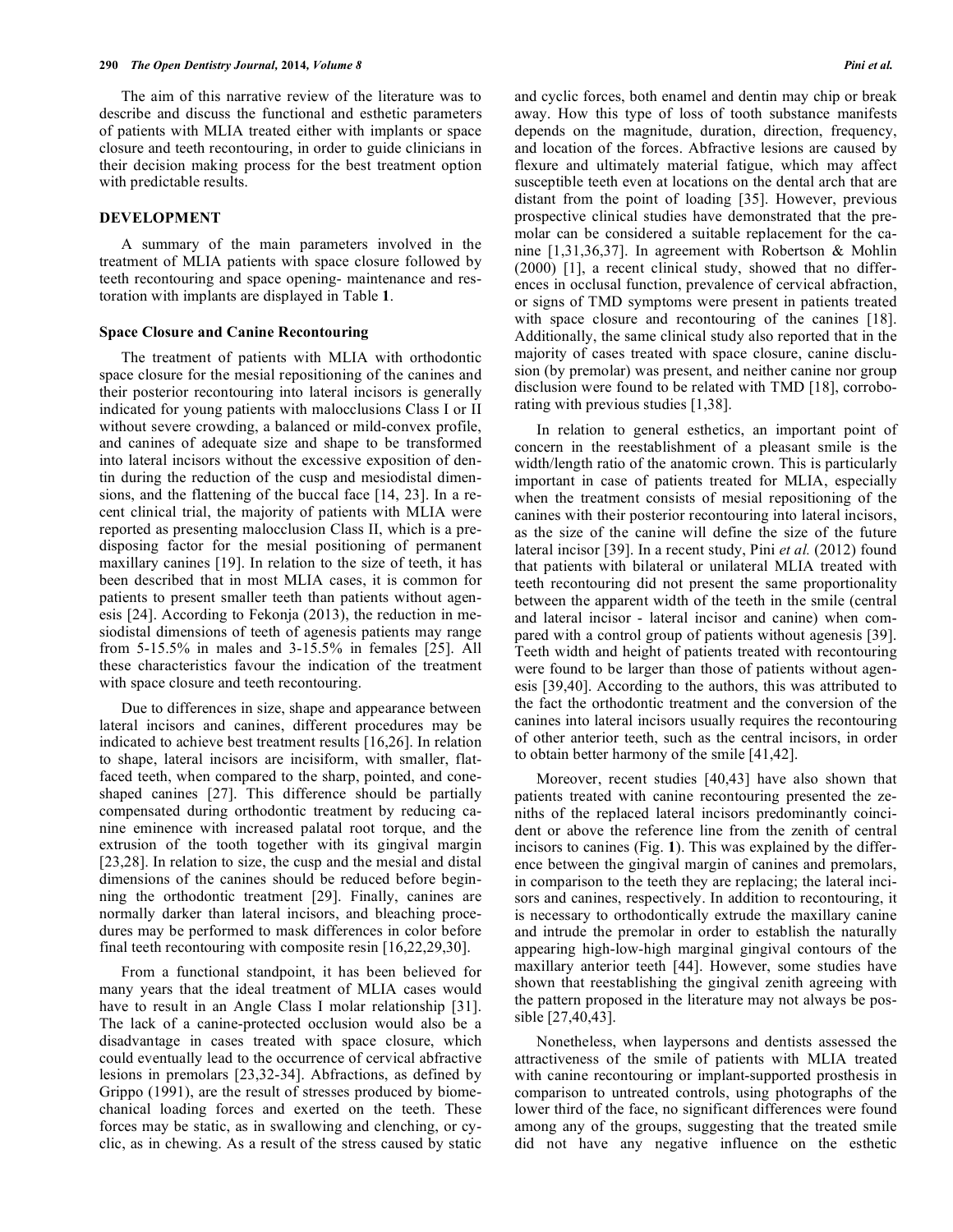| Parameter                   | Space closure and tooth recontouring                                                                                                                                                                  | <b>Implant supported restorations</b>                                                                                                                                                                                                                                        |  |
|-----------------------------|-------------------------------------------------------------------------------------------------------------------------------------------------------------------------------------------------------|------------------------------------------------------------------------------------------------------------------------------------------------------------------------------------------------------------------------------------------------------------------------------|--|
| Patient age                 | Space closure may be performed in younger MLIA patients,<br>with the use of conservative restorative approaches (resin<br>buildups or ultra-thin porcelain veneers).                                  | Implant placement should only be performed after the completion<br>of facial growth (18-19 years for women and 20-21 years for men).                                                                                                                                         |  |
| Long-term follow-up         | - Natural dentition is maintained;<br>- Alveolar bone height maintained;<br>- Anterior teeth may reopen after space closure, however,<br>this may be avoided with a long-term fixed lingual retainer. | - Implants cannot change position. Over time, with the normal<br>changes in occlusion and alveolar bone patterns, implant crown<br>might become more infraoccluded and protrusive.                                                                                           |  |
| Occlusion                   | Group disclusion pattern.                                                                                                                                                                             | Possibility of ideal intercuspidation with canine-protected occlu-<br>sion.                                                                                                                                                                                                  |  |
| Periodontal parame-<br>ters | Patients do not present periodontal complications due to the<br>maintenance of the natural dentition                                                                                                  | Higher prevalence of gingival inflammation, increased probing<br>depths and lack of dental papilla                                                                                                                                                                           |  |
| Gingival architecture       | - Gingival zenith after space closure may not accomplish the<br>ideal esthetic parameters when the orthodontic treatment is<br>not adequately performed.                                              | - Implants may provide ideal papilla filling and gingival zenith.<br>However, these may change over time.<br>- The progressive loss of marginal bone may result in gingival<br>discoloration and exposure of implant abutment, which may<br>compromise esthetics.            |  |
| Tooth proportion            | - Canine recontouring results in lateral incisors with altered<br>width-height ratio in comparison with natural lateral inci-<br>sors.                                                                | - The width of the agenesis area can be orthodontically adjusted.<br>However, patients may present implant supported crowns higher<br>than natural lateral incisors. The height of implants will be deter-<br>mined by the level of the crestal bone and keratinized gingiva |  |

| Table 1. | Summary of the main treatment parameters for MLIA patients. |  |
|----------|-------------------------------------------------------------|--|
|          |                                                             |  |



**Fig. (1).** Patient with bilateral agenesis of the maxillary lateral incisors treated with space closure and recontouring of the canines after 6 years: (**a**) The smile aspect of the patient; (**b**) The gingival zenith is marked showing the presence of an inverted triangle, with the canines above the reference line; (**c**): The functional aspect of the treatment, showing group disclusion.

preference of the evaluators [45]. In another study, however, when intrabuccal pictures of patients were used in a similar analysis, dentists and laypersons rated smiles of patients with MLIA treated with canine replacement as more attractive than those with dental implants [41]. Irrespective of the treatment option for MLIA patients, symmetry [46,47], and absence of diastema in the smile [47] are the parameters most highly ranked by laypersons and professionals (orthodontists and dentists) when assessing smile attractiveness.

It has also been found that patients treated with canine recontouring are more satisfied with the appearance of their smile than patients treated with implants [45]. The reason for that may be in the fact that patients that choose space closure with posterior recontouring of canines into lateral incisors keep their natural teeth in the anterior region instead of receiving prostheses. Additionally, the extended period usually needed to complete facial growth before implant may be inserted, and the additional waiting period for the placement of a definitive prosthesis over the implant, may also have been considered a disadvantage by young patients who completed orthodontic treatment [42].

### **Implant Supported Restorations**

The treatment of MLIA patients with implants is considered an innovative, more conservative approach, which preserves the morphological features of canines and first premolars, as there is no need to reshape sound adjacent teeth [3,17,22,48,49]. The literature presents predictable long-term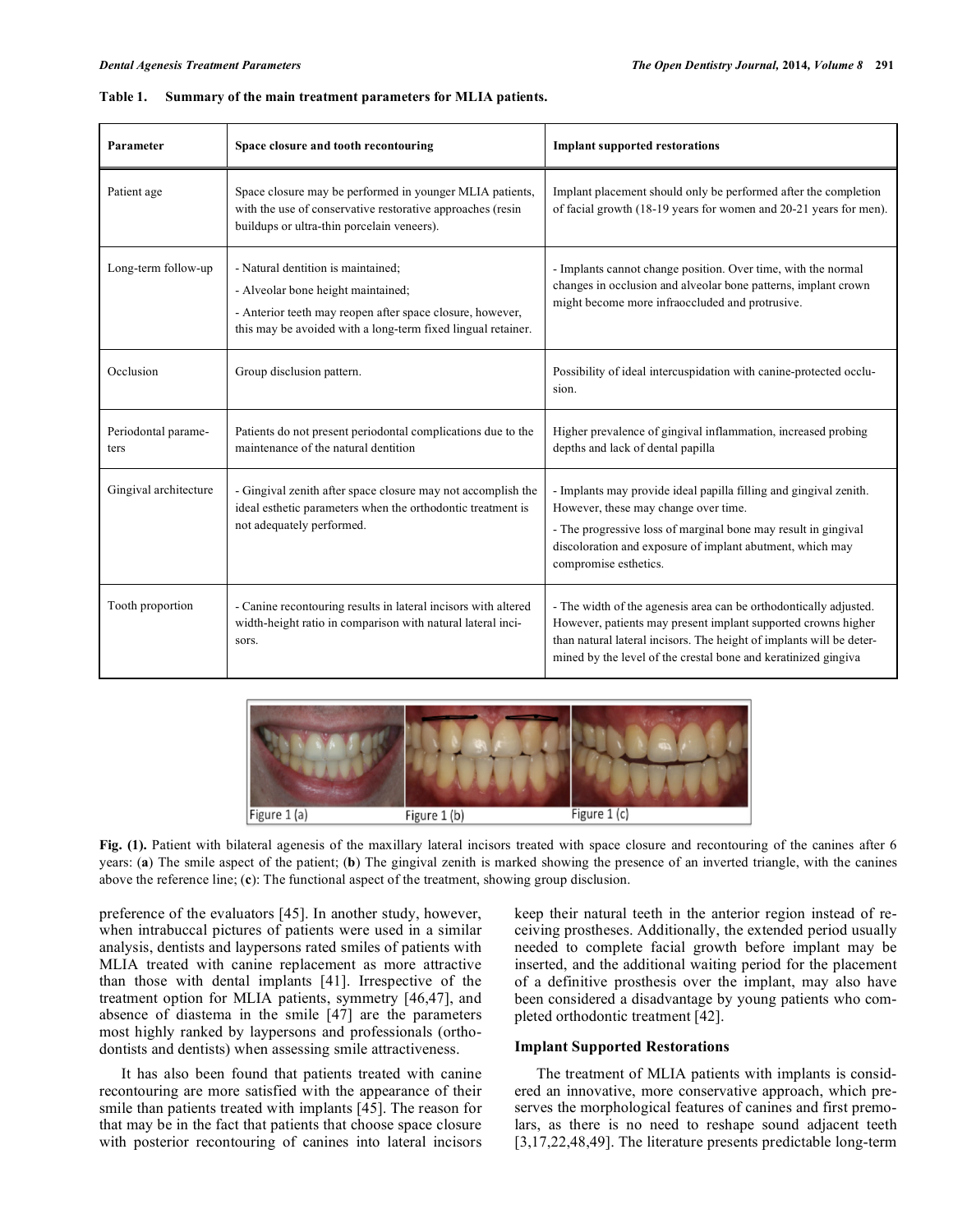results of MLIA patients treated with implants [3,22,50,51]. In general, the treatment requires space for prosthetic tooth replacement should be orthodontically opened to achieve the adequate space for implant placement. This procedure is often considered advantageous because it permits the maintenance of the canine in its natural position within the dental arch, preserving the ideal intercuspidation (Class I relationship), and a canine-protected occlusion [16,17,36]. However, in the long-term, it is not possible to estimate when, to what degree, or in which patients changes in the soft and hard tissues, which could impair patient's esthetics, will occur around implant-supported crowns [44,52]. Faced with this problem, Zachrisson *et al.* (2011) advocated that, if the treatment plan for young patients includes space opening, it might be preferable to open the space later and place implants in the premolar areas [44].

Space opening for treatment with implants is indicated for patients whose upright maxillary incisors need to be protruded, or tipped labially, to help correct anterior crossbite or to gain upper lip support [16], and to obtain or maintain Angle Class I. Additionally, teeth adjacent to the MLIA should have parallel roots when implants are considered [16,17,50], and implant placement should only be performed after complete facial growth, at around 18-19 years for women and 20-21 years for men [22]. In general, due to the long time required for the treatment with space closure and recontouring of canines, adult patients generally opt for the treatment with implants [18]. For optimal implant placement, it is crucial to create an adequate orthodontic implant site in relation to the space needed, both coronally and apically [53]. Moreover, the dimension of the alveolar ridge, the gingival margin, and the papilla fill are also important aspects to be considered before implant placement [22,53]. The space needed coronally, that corresponds to the space of the lateral incisors to be replaced by the prosthesis, may be determined by measuring the contralateral tooth or, when absent or in a peg-shaped form, based on esthetic proportions, such as the Golden Proportion or the Bolton Analysis [3,22,48,54]. Whatever the situation, the diagnostic wax-up is regarded as the most predictable means to assess the required optimal space [50]. In general, the width of a lateral incisor is about 6-7 mm, which coincides with the minimal mesiodistal space required for a single-tooth replacement. At least 1.5 mm between the implant platform and the adjacent teeth is required for the development and preservation of the papilla [50,54]. In the apical region, a minimum of 5 mm is generally necessary to provide sufficient space for a 3.5 mm implant.

Without the development and eruption of a permanent lateral incisor, the osseous ridge in the agenesis area is typically deficient. The ideal condition, to develop a proper alveolar site with adequate bucopallatal dimension to replace the absent lateral incisor with an implant, is when the permanent canine erupts mesially next to the central incisor [22,48,54]. After eruption, the canine can be distalized orthodontically and, therefore, establish a proper buccopalatal alveolar ridge width [53]. Even in this ideal condition, however, changes at the implant site may occur after space opening. Uribe *et al.* (2013) reported a 17–25% decrease in bone width at the most coronal measurement of the ridge after space opening, resulting in a reduction of approximately 1.1 mm [55]. In contrast, according to Nováková *et al.* 2011, the bone resulting from distalization of the canines in the edentulous site was found to be relatively stable, both horizontally and vertically, over 5 years. The authors reported bone width reduction of just 5% [51].

The gingival contour and interdental space filling with papilla comprise important aspects in the esthetic perception of the smile [27]. In general, in implant treatments, these aspects are related with the implant position in regard to the gingival margin. In adult patients, the alveolar bone is usually positioned 2 mm apical to cementoenamel junction, which favors implant placement. In younger patients, however, the alveolar bone is frequently at the level of the cementoenamel junction, which requires the performance of periodontal surgical procedures [53]. In relation to the gingival papilla, space opening is more predictable in young patients. The orthodontic movement provides the formation of two papillae, which will be located at the mesial and distal sides of the implant [54]. Concerning the gingival architecture and the composition of the gingival zenith, the treatment of patients with MLIA with implants showed better results when compared with patients treated with space closure and canine recontouring (Fig. **2**) [40,43]. However, progressive infraocclusion in the implant area can occur after some years because of the continuous eruption of adjacent teeth, even in adults and elderly patients [44].

For a long time, the treatment of patients with MLIA with the mesial repositioning and recontouring of the canine was considered the healthiest approach relative to the periodontal status [17,36]. As a matter of fact, it has been reported that implant-supported crowns replacing maxillary lateral incisors have shown increased gingival inflammation, increased probing depths, bleeding on probing, and lack of interdental papilla when compared with contralateral natural teeth [56]. In the most recent study evaluating these parameters, which compared patients with MLIA treated with implants or with space closure and canine recontouring with patients without agenesis, it was found that the treatment with implants showed the most significant papilla index alterations; a result that was expected due to the required longterm recontouring of the surrounding soft tissue [57,58]

Another possible outcome with the implant technique is the progressive loss of marginal bone support at the buccal aspect of the implant [52]. This ongoing buccal bone resorption can result in discolored soft tissue, gingival retraction, and abutment exposure [22]. However, with the use of switch-design implants with narrow diameters or platforms, the effects of bone remodeling may be minimized [59]. Besides, with the new advances in customized zirconia components, all-ceramic implant-supported restorations may be used to replace absent lateral incisors, reducing the esthetic impact in cases the tissue around implants shift positions over time [22].

From an esthetic point of view (Fig. **2**), patients treated with implants presented similar mean teeth width values, but divergent height values when compared to patients without agenesis [39,40,43]. This is due to the natural limitation of the implant technique, in which the height of the implant will be determined by crestal bone level and the thickness of keratinized tissue of the gingiva around the implants. These aspects may vary depending on several different aspects such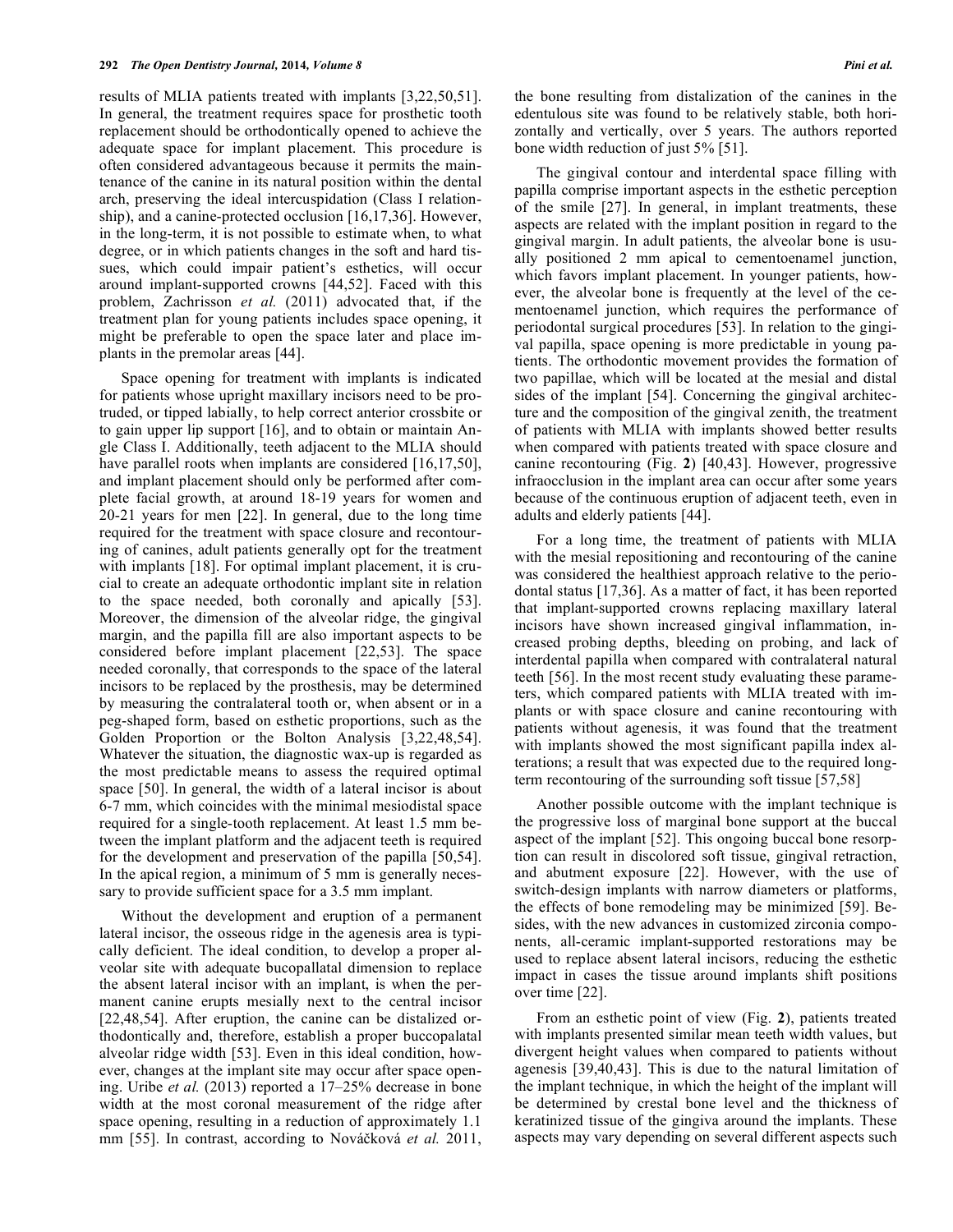

**Fig. (2).** Patient with agenesis of the left maxillary lateral incisor treated with implant replacement after 3 years: (**a**) The smile aspect of the patient; (**b**) The gingival zenith is in agreement with the esthetic pattern proposed in the literature, below of the reference line. Moreover, the gingival zenith in the left size is in symmetry with the gingival zenith of the natural contralateral incisor; (**c**): The functional aspect of the treatment, showing canine disclusion.

as the type of platform or abutment, the relationship between implant and adjacent teeth, the location of the implant/abutment junction, gingival biotype, among others [60]. As a result, implant crown height may not always be reestablished proportionally to the width of the agenesis area [39,40]. Although MLIA patients treated with implants present narrower teeth, it has been reported that they finish their treatment with a more proportional smile than patients treated with canine recontouring, closer to the Golden Proportion [40].

Recently, De-Marchi *et al.* (2014) found no differences between laypersons and dentists evaluations of the smile of patients treated either with implants or tooth recontouring in comparison with healthy controls [45]. According to the authors, the result indicated that both treatments were capable of achieving esthetic results similar to the untreated dentition. However, some authors have suggested that some aspects such as infra-occlusion of the implant, loss of papilla, and color changes can affect the perception of smile attractiveness over time [1,56,61].

## **CONCLUSION**

This narrative review summarized the most significant parameters involved with two of the main and wellestablished treatment options for patients with the congenital absence of maxillary lateral incisors, and discussed their indications and limitations. It is not possible to assert at this point in time that one treatment approach is more advantageous than the other. Long-term follow-up studies comparing the existing treatment options are still lacking in the literature, and they are necessary to shed some light on the issue. It is possible, however, to state that adequate multidisciplinary diagnosis and planning is imperative to define the treatment option that will provide the best individual results for patients with MLIA.

### **CONFLICT OF INTEREST**

The authors confirm that this article content has no conflicts of interest.

#### **ACKNOWLEDGEMENTS**

The authors would like to thank Mr. Antonio Carlos Correa for his contribution with the English version of this paper.

#### **REFERENCES**

- [1] Robertsson S, Mohlin B. The congenitally missing lateral incisor. A retrospective study of orthodontic space closure versus restorative treatment. Eur J Orthod 2000; 22: 697-710.
- [2] Fekonja A. Hypodontia in orthodontically treated children. Eur J Orthod 2005; 27: 457-60.
- [3] Kavadia S, Papadiochou S, Papadiochos I, Zafiriadis L. Agenesis of maxillary lateral incisors: A global overview of the clinical problem. Orthodontics (Chic) 2011; 12: 296-317.
- [4] Fujita Y, Hidaka A, Nishida I, Morikawa K, Hashiguchi D, Maki K. Developmental anomalies of permanent lateral incisors in young patients. J Clin Pediatr Dent 2009; 33: 211-15.
- [5] Altug-Atac AT, Erdem D. Prevalence and distribution of dental anomalies in orthodontic patients. Am J Orthodont Dentofacial Orthop 2007; 131: 510-4.
- [6] Polder BJ, Van't Hof MA, Van der Linden FP, Kuijpers-Jagtman AM. A meta-analysis of the prevalence of dental agenesis of permanent teeth. Commun Dent Oral Epidemiol 2004; 32: 217-26.
- [7] De Coster PJ, Marks LA, Martens LC, Huysseune A. Dental agenesis: Genetic and clinical perspectives. J Oral Pathol Med 2009; 38: 1-17.
- [8] Schalk-van der Weide Y, Steen WH, Bsman F. Distribution of missing teeth and tooth morphology in patients with oligodontia. ASDC J Dent Child 1992; 59(2): 33-140.
- [9] Chung CJ, Han JH, Kim KH. The pattern and prevalence of hypodontia in Koreans. Oral Dis 2008; 14: 620-5.
- [10] Näsman M, Forsberg C-M, Dahllöf G. Long-term dental development in children after treatment for malignant disease. Eur J Orthod 1997; 19: 151-9.
- [11] Arte S, Nieminen P, Pirinen S, Thesleff I, Peltonen L. Gene defect in hypodontia: exclusion of EGF, EGFR, and FGF-3 as candidate genes. J Dent Res 1996; 75: 1346-52.
- [12] Araújo EA, Oliveira DS, Araújo MT. Diagnostic protocol in cases of congenitally missing maxillary lateral incisors. World J Orthod 2006; 7: 376-88.
- [13] Nunn JH, Carter NE, Gilligrass TJ. The interdisciplinary management of hypodontia: Background and role of paediatric dentistry. Br Dent J 2003; 194: 245-51.
- [14] Kinzer GA, Kokich Jr VO. Managing congenitally missing lateral incisors part 1: canine substitution. J Esthet Restor Dent 2005; 17: 5-10.
- [15] Kinzer GA, Kokich Jr VO. Managing Congenitally Missing Lateral Incisors Part 2: Tooth-supported restorations. J Esthet Restorat Dent 2005: 17: 76-84.
- [16] Sabri R. Management of missing lateral incisors. J Am Dent Assoc 1999; 130: 80-4.
- [17] McNeill RW, Joondeph DR. Congenitally absent maxillary lateral incisors: treatment planning considerations. Angle Orthod 1973; 43: 24-9.
- [18] De-Marchi LM, Pini NIP, Hayacibara PM, Silva RS, Pascotto RC. Congenitally missing maxillary lateral incisors: Functional and periodontal aspects in patients treated with implants or space closure and tooth re-contouring. Open Dent J 2012; 6: 248-54.
- [19] Pinho T, Lemos C. Dental repercussions of maxillary lateral incisors agenesis. Eur J Dent 2012; 34: 698-703.
- [20] Antonarakis GS, Prevezanos P, Gavric J, Christou P. Agenesis of maxillary lateral incisor and tooth replacement: Cost-Effectiveness